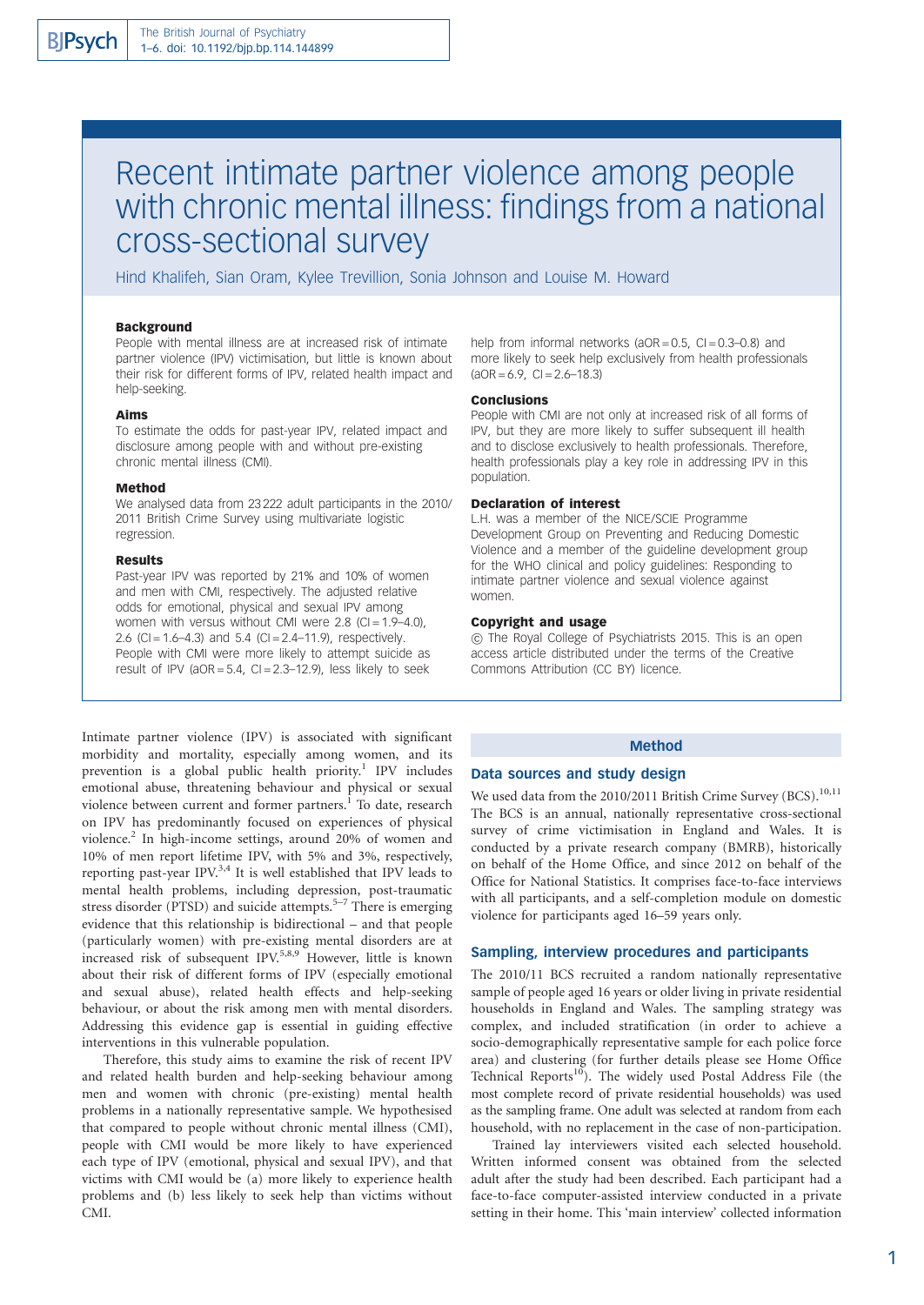on socio-demographics, past-year personal and household crime victimisation, and experiences of the criminal justice system. At the end of this interview, participants aged 16–59 years were additionally invited to consent to self-completion modules, which addressed domestic violence (including partner and family violence), sexual victimisation, stalking, drug-taking and drinking. These experiences were asked about in a self-completion questionnaire since they tend to be under-reported in face-to-face interviews.12 The participants were informed of the content and sensitive nature of the self-completion questionnaires, and re-assured of confidentiality. Participants could opt out of the self-completion modules if they were unwilling or unable to take part. Consenting participants were given a laptop and asked to read the questionnaires and enter the answers themselves, after which their answers were concealed. If they requested help from the interviewer with answering the self-completion module, questions on domestic and sexual violence were omitted.

In our study, we included all 2010/2011 BCS participants aged 16–59 years who completed the domestic violence module. We excluded those who had never had a partner, and those with missing data on partner violence (since partner violence was our primary outcome measure).

#### **Measurements**

The main exposure was CMI. This was defined as 'any long-standing mental health condition, such as depression', which has lasted for 12 months or more and which limits day-to-day activities; as reported by participants in the face-to-face interview. No further details about the nature of CMI were available in this survey. Analysis of a separate national survey (the 2007 Adult Psychiatric Morbidity Survey), which used a similar CMI measure to that used in the BCS, found that  $3.3\%$  ( $n=213$ ) had self-reported CMI, of whom 81%  $(n = 173)$  had common mental disorders (depression or anxiety disorders) and 7.5% ( $n=16$ ) had probable psychosis or a diagnosis of psychosis; 75% had visited a GP and 20% had received mental health care from secondary mental health care services in the preceding year (further details available from author on request).

The main outcomes were: any past-year IPV-defined as any emotional, physical or sexual abuse by a current or former partner in the past 12 months; and the separate forms of IPV: emotional, physical and sexual. These were assessed by asking a series of questions on specific abusive behaviour, as detailed below.

#### IPV definition

- 1 Emotional abuse: partner did any of the following
	- Prevented them from having fair share of money
	- Stopped them from seeing friends or relatives
	- Repeatedly belittled them so they felt worthless
	- Threatened to hurt them or someone close to them
- 2 Physical abuse: partner did any of the following
	- Pushed them, held them down or slapped them
	- Kicked, bit or hit them, or threw something at them
	- Choked or tried to strangle them
	- Threatened them with a weapon or threatened to kill them
	- Used some other kind of force against them
- 3 Sexual abuse: partner did any of the following in a way that caused fear, alarm or distress
	- Indecently exposed themselves to them
	- Touched them sexually when they did not want it (e.g. groping, touching of breasts or bottom, unwanted kissing)
	- Sexually threatened them (e.g. demanded sex when they did not want it or followed or cornered them in a sexually threatening way)

– Forced them to have sexual intercourse, or to take part in some other sexual act, when they made it clear that they did not agree or when they were not capable of consent

Since the definition of CMI for this study required a duration of more than 1 year, and the outcome of interest was IPV in the preceding year, the mental illness would by definition precede IPV (unless there was any measurement error).

Secondary outcomes were (a) health problems within the past 12 months 'as a result of the abuse', defined as: (i) physical illness or injury as a result of IPV (cuts/bruises/scratches/black eye/ broken bones/internal injury/other physical injury/contracting a disease/becoming pregnant); (ii) mental/emotional problems as a result of IPV (difficulty sleeping/nightmares/depression/low self-esteem/attempted suicide); and (iii) attempted suicide as a result of IPV. (b) Help-seeking defined as telling one of the following three sources of help about IPV (i) informal network (family/relatives/friends/neighbours/work colleagues); (ii) health professionals (doctor/nurse/health visitor/counsellor/therapist); and (iii) other formal organisation (police/legal professional/ government agency/helpline/specialist support service/voluntary organisation).

We estimated the prevalence and odds of each of the above outcomes among those with and without pre-existing CMI. We selected the following covariates as potential a priori confounders for any association between CMI and IPV, and between CMI and IPV-related health problems/help-seeking: gender, age, ethnicity (White/Black and minority ethnic), marital status (married/ separated, divorced or widowed/ single), employment (employed, economically inactive, unemployed) and tenancy (homeowner, rents from private landlord, rents from local council).<sup>12-14</sup> We additionally adjusted help-seeking for presence of adverse health outcomes as a result of IPV. It is worth noting that some of these covariates (e.g. marital status, employment, tenancy) may be conceptualised as either confounders or mediators. We conducted our multivariate analysis in two steps, first adjusting for age and gender, and then adjusting for the additional covariates of ethnicity, marital status, employment and tenancy, such that the relative contribution of these two sets of covariates to the strength of the association between CMI and IPV could be examined.

## Data analysis

We used the statistical software STATA version 12.0 SE (Stata Corporation, East College Station, TX, USA) for all analyses. We took the complex survey design into account (including clustering, stratification and population weights) using the STATA 'svy' suite commands. We estimated the population-weighted prevalence of IPV in those with and without CMI, and the prevalence standardised by age and gender (with the whole study sample as the reference population). Hypothesis tests were based on adjusted Pearson's tests (for bivariate analyses) or adjusted Wald tests (for multivariate logistic regression analyses). We tested for interactions between CMI and gender in relation to association with IPV. We stratified analyses for IPV prevalence and odds by gender.

# Results

#### Response rate

The response rate for the  $2010/11$  BCS was 76% ( $n = 46754$ ) participants aged 16 years or more). Of those eligible for the questionnaire ( $n = 29821$  participants aged 16–59 years), 23602 (79.1%) completed the module, 2297 (7.7%) refused and 3922 (13.2%) were unable to complete it without interviewer help (so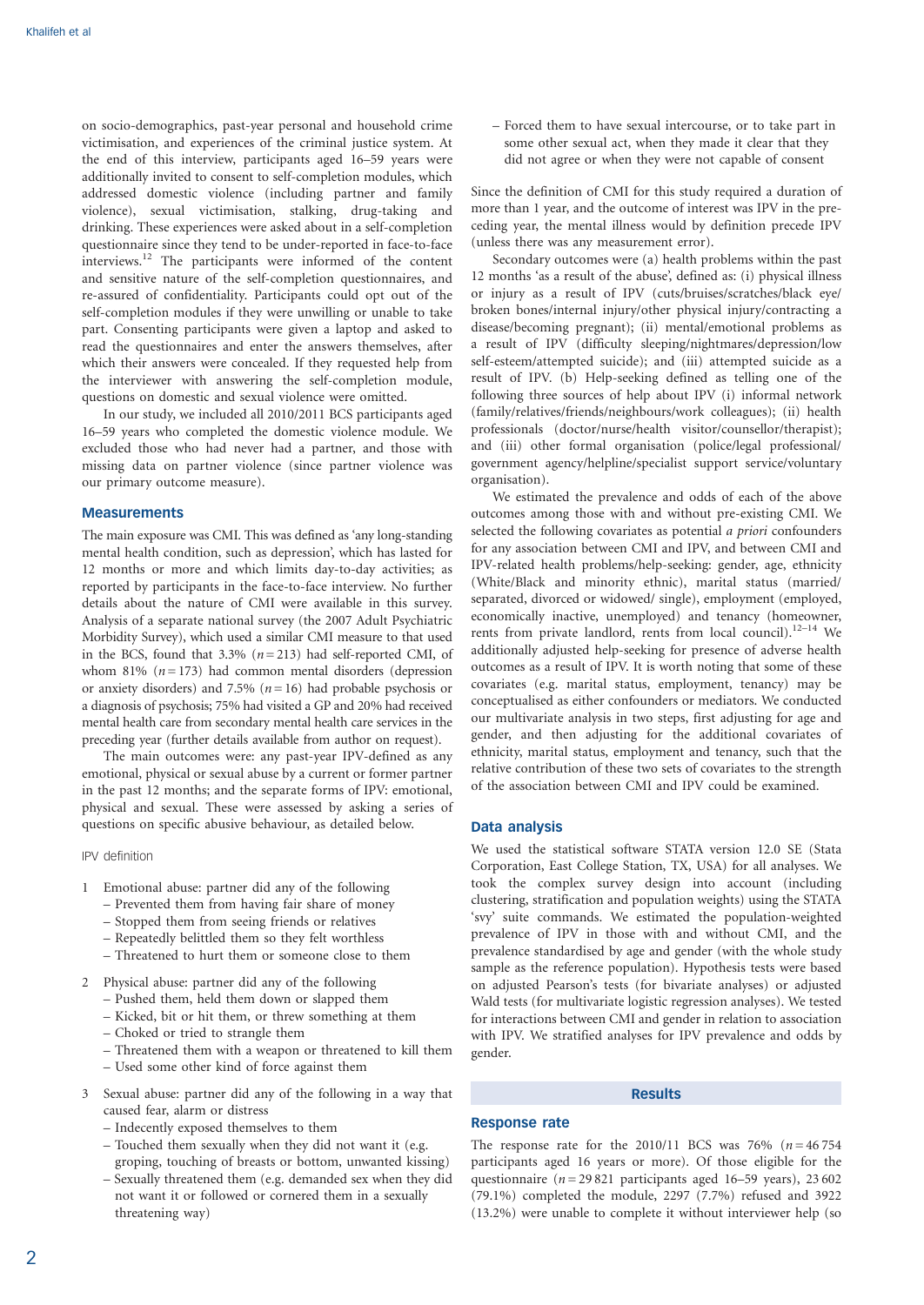

they were not asked the domestic violence questions to maintain their safety).

Of the 23 602 participants who completed the domestic violence module, we included 23 222 in our study sample after excluding 374 (1.6%) who never had a partner and six (0.03%) who had no data on partner violence. Completion of the domestic violence module was less likely amongst those with CMI (68%  $\nu$ . 80%), and among those who were older, from ethnic minorities or unemployed (Fig. 1).

| Table 1 Sample characteristics for those with and without<br>mental illness  |                                               |                                                    |
|------------------------------------------------------------------------------|-----------------------------------------------|----------------------------------------------------|
| Characteristic <sup>a</sup>                                                  | Chronic<br>mental illness<br>$n = 692, % (n)$ | No chronic<br>mental illness<br>$n = 12309, % (n)$ |
| Male                                                                         | 39.0 (270)                                    | 45.4 (10 221)                                      |
| Female                                                                       | 61.0 (422)                                    | 54.6 (12 309)                                      |
| White                                                                        | 94.1 (650)                                    | 91.3 (20 574)                                      |
| Black and minority ethnic                                                    | 5.9(41)                                       | 8.7 (1950)                                         |
| Missing                                                                      | (1)                                           | (6)                                                |
| Married                                                                      | 35.7 (247)                                    | 58.6 (13 204)                                      |
| Single                                                                       | 39.6 (274)                                    | 28.8 (6491)                                        |
| Separated/divorced/widowed                                                   | 24.7 (171)                                    | 12.6 (2828)                                        |
| Employed                                                                     | 27.2 (188)                                    | 79.9 (17 957)                                      |
| Economically inactive                                                        | 64.6 (447)                                    | 15.7 (3523)                                        |
| Unemployed                                                                   | 8.2(57)                                       | 4.4 (991)                                          |
| <b>Missing</b>                                                               | (0)                                           | (41)                                               |
| Owns house                                                                   | 32.6 (225)                                    | 64.7 (14 553)                                      |
| Rents house from private landlord                                            | 26.5 (183)                                    | 21.7 (4881)                                        |
| Rents house from Local Council                                               | 41.0 (283)                                    | 13.6 (3053)                                        |
| Missing                                                                      | (1)                                           | (43)                                               |
| Age: mean (s.d.)                                                             | 40.6 (10.4)                                   | 39 (11.8)                                          |
| a. All characteristics differed between groups at the 1% significance level. |                                               |                                                    |

#### Prevalence of CMI and sample characteristics

The population-weighted prevalence of CMI was 2.4%  $(CI = 2.2\% - 2.7\%; n/N = 692/23222)$  with a prevalence of 2.7%  $(n/N = 442/12731)$  and 2.1% (270/10491) among women and men, respectively. Those with mental illness were more likely to be female, older, White, single, unemployed and to live in rented accommodation (see Table 1).

## Prevalence and odds of past-year IPV

Among women, the population-weighted prevalence of past-year IPV was 20.0% (89/442) v. 5.3% (789/12 309) among those with and without CMI, respectively, and the age/gender standardised prevalence was 21.4% v. 5.6%, respectively (Table 2). Among men, the IPV population-weighted prevalence was 6.9% (21/ 271) v. 3.1% (356/10 221) among those with and without CMI, respectively, and the age/gender standardised prevalence was 10.1% v. 3.3%, respectively.

The adjusted OR for any IPV among people with CMI was 2.9  $(CI = 2.1 - 3.8)$ , with a trend for higher relative odds among women  $(OR = 3.3, CI = 2.4–4.7)$  than men  $(OR = 2.0, CI = 1.1–3.7)$  (interaction term for mental illnes  $\times$  female gender = 1.8, CI = 0.97–3.5,  $P = 0.06$ ; Table 3). Among women with CMI, the adjusted relative odds for emotional, physical and sexual IPV were  $2.8$  (CI = 1.9– 4.0), 2.6  $(CI = 1.6-4.3)$  and 5.4  $(CI = 2.4-11.9)$ , respectively. Among men with CMI, the adjusted relative odds for emotional and physical IPV were 2.0 (1.0–4.4) and 3.0 (1.2–7.5), respectively. The absolute number of men with CMI reporting sexual IPV was too small for stable estimates.

# Health problems among IPV victims

Comparing health problems for victims with and without preexisting CMI, the former were more likely to experience emotional/mental problems within the past year as a result of IPV (53%  $v$ . 30%; OR adjusted for socio-demographics = 2.2,  $CI = 1.3-3.8$ , with particularly high relative odds for attempted suicide as a result of IPV (13%  $v$ . 2%, aOR = 5.4, CI = 2.3–12.9; Table 4). The two groups were equally likely to experience physical injuries/illness following IPV (24%,  $P = 0.97$ ).

## Help-seeking among IPV victims

Victims with and without CMI were equally likely to seek help from any source; 52%  $v$ . 51% among all victims ( $P = 0.91$ ) and 69%  $\nu$ . 78% among victims who experienced health problems as a result of the abuse ( $P = 0.06$ ; Table 5). However, victims with CMI were less likely to seek help from informal networks (OR adjusted for socio-demographics and health problems = 0.47,  $CI = 0.27 - 0.83$ ) and more likely to seek help from health professionals  $(aOR = 2.7, CI = 1.3-5.1)$  than victims without CMI. Most victims sought help from more than one source, but 12% of victims with CMI  $(v. 1.5\%$  of those without) sought help exclusively from health professionals ( $aOR = 6.9$ ,  $CI = 2.6-18.3$ ).

# **Discussion**

#### Key findings

In a large, nationally representative crime survey in England and Wales, and comparing people with and without CMI of more than 1 year's duration; the population-weighted prevalence of being a victim of any IPV in the past year was  $20.0\%$  v. 5.3% among women and 6.9% v. 3.1% among men. After adjusting for socio-demographics, we found that people with CMI were two to five times more likely to experience emotional, physical and sexual IPV as those without (with a trend for higher odds among women than men). The highest relative odds were found for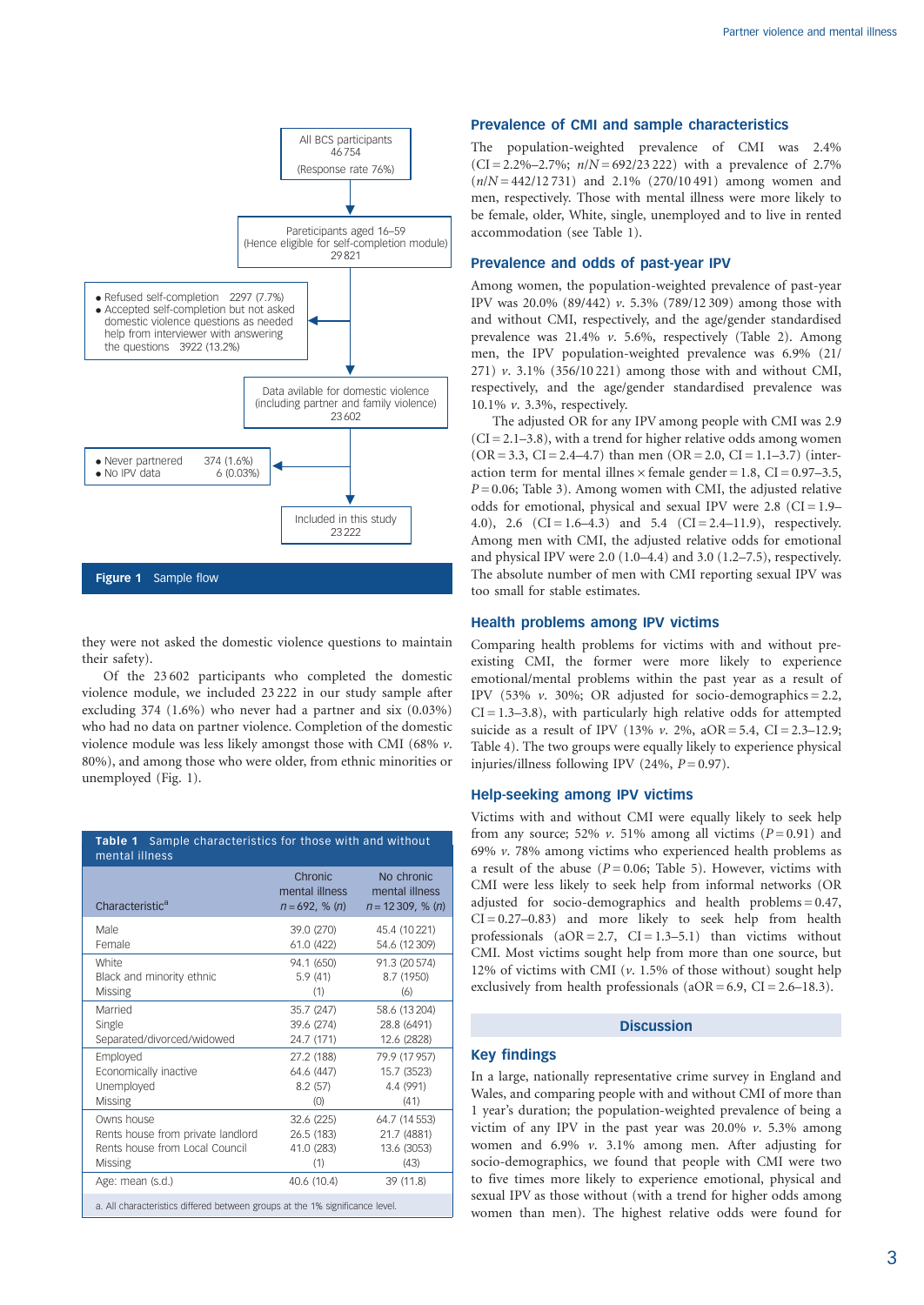## Table 2 Population-weighted and standardised prevalence of past-year IPV among those with and without chronic mental illness,<br>by gander by gender

|                         | Men and women             |                                       |                                                  | Women                |                                         |                         |                                                  | Men                     |                                         |                         |                                                  |                      |
|-------------------------|---------------------------|---------------------------------------|--------------------------------------------------|----------------------|-----------------------------------------|-------------------------|--------------------------------------------------|-------------------------|-----------------------------------------|-------------------------|--------------------------------------------------|----------------------|
|                         |                           | Population-weighted<br>prevalence (n) | Standardised<br>prevalence (95% CI) <sup>a</sup> |                      | Population-weighted<br>prevalence $(n)$ |                         | Standardised<br>prevalence (95% CI) <sup>b</sup> |                         | Population-weighted<br>prevalence $(n)$ |                         | Standardised<br>prevalence (95% CI) <sup>b</sup> |                      |
|                         | <b>CMI</b><br>$(n = 692)$ | No CMI<br>$(n = 22530)$               | <b>CMI</b>                                       | No CMI               | <b>CMI</b><br>$(n = 442)$               | No CMI<br>$(n = 12309)$ | <b>CMI</b>                                       | No CMI                  | <b>CMI</b><br>$(n=271)$                 | No CMI<br>$(n = 10221)$ | <b>CMI</b>                                       | No CMI               |
| Any IPV                 | 14.6<br>(110)             | 4.3<br>(1145)                         | 15.7<br>$(11.4 - 20.1)$                          | 4.5<br>$(4.1 - 4.8)$ | 20.0<br>(89)                            | 5.3<br>(789)            | 21.4<br>$(16.1 - 26.7)$                          | 5.6<br>$(5.1 - 6.1)$    | 6.9<br>(21)                             | 3.1<br>(356)            | 10.1<br>$(3.4 - 16.7)$                           | 3.3<br>$(2.9 - 3.8)$ |
| Emotional IPV           | 11.1<br>(90)              | 3.3<br>(897)                          | 12.6<br>$(8.6 - 16.6)$                           | 3.4<br>$(3.1 - 3.7)$ | 15.2<br>(73)                            | 4.4<br>(653)            | 16.6<br>$(12.2 - 21.1)$                          | 4.7<br>$(4.2 - 5.2)$    | 5.3<br>(17)                             | 2.0<br>(244)            | 8.6<br>$(2.2 - 15.0)$                            | 2.2<br>$(1.8 - 2.5)$ |
| Physical IPV            | 6.1<br>(45)               | 1.8<br>(486)                          | 7.1<br>$(4.0 - 10.1)$                            | 1.8<br>$(1.6 - 2.1)$ | 8.1<br>(35)                             | 2.2<br>(344)            | 9.9<br>$(5.6 - 14.2)$                            | 2.5<br>$(2.1 - 2.8)$    | 3.2<br>(10)                             | 1.2<br>(142)            | 4.3<br>$(0.0 - 8.6)$                             | 1.2<br>$(0.0 - 1.5)$ |
| Sexual IPV <sup>c</sup> |                           |                                       |                                                  |                      | 3.0<br>(13)                             | 0.4<br>(68)             | 2.8<br>$(1.3 - 4.4)$                             | 0.49<br>$(0.34 - 0.64)$ |                                         |                         |                                                  |                      |

a. Standardised for age and gender.

b. Standardised for age. c. Sexual IPV is reported for women only as the absolute numbers in men with mental illness were too low (55) for stable estimates.

|                                                                                                    |                                  |                                     | <b>Table 3</b> Odds ratios for past-year IPV among people with and without chronic mental illness, by gender |            |                                            |         |
|----------------------------------------------------------------------------------------------------|----------------------------------|-------------------------------------|--------------------------------------------------------------------------------------------------------------|------------|--------------------------------------------|---------|
|                                                                                                    | <i>n</i> among those<br>with CMI | <i>n</i> among those<br>without CMI | Age and gender-adjusted<br>OR(95% CI)                                                                        | $P$ -value | Fully adjusted OR <sup>a</sup><br>(95% CI) | P-value |
| Men and women                                                                                      | $n = 692$                        | $n = 22530$                         |                                                                                                              |            |                                            |         |
| Any IPV                                                                                            | 110                              | 1145                                | $4.0(3.0-5.2)$                                                                                               | < 0.001    | $2.9(2.1 - 3.8)$                           | < 0.001 |
| Emotional IPV                                                                                      | 90                               | 897                                 | $3.7(2.8-5.0)$                                                                                               | < 0.001    | $2.5(1.8-3.6)$                             | < 0.001 |
| Physical IPV                                                                                       | 45                               | 486                                 | $3.7(1.6 - 2.6)$                                                                                             | < 0.001    | $2.6(1.7-4.0)$                             | < 0.001 |
| Sexual IPV <sup>b</sup>                                                                            |                                  |                                     |                                                                                                              |            |                                            |         |
| Women                                                                                              | $n = 442$                        | $n = 12309$                         |                                                                                                              |            |                                            |         |
| Any IPV                                                                                            | 89                               | 789                                 | $4.7(3.4-6.4)$                                                                                               | < 0.001    | $3.3(2.4 - 4.7)$                           | < 0.001 |
| Emotional IPV                                                                                      | 73                               | 653                                 | $4.0(2.9 - 5.6)$                                                                                             | < 0.001    | $2.8(1.9 - 4.0)$                           | < 0.001 |
| Physical IPV                                                                                       | 35                               | 344                                 | $4.0(2.4-6.7)$                                                                                               | < 0.001    | $2.6(1.6-4.3)$                             | < 0.001 |
| Sexual IPV                                                                                         | 13                               | 68                                  | $8.0(4.1 - 15.6)$                                                                                            | < 0.001    | $5.4(2.4 - 11.9)$                          | < 0.001 |
| Men                                                                                                | $n = 270$                        | $n = 10221$                         |                                                                                                              |            |                                            |         |
| Any IPV                                                                                            | 21                               | 356                                 | $2.61(1.5 - 4.6)$                                                                                            | < 0.01     | $2.0(1.1-3.7)$                             | 0.03    |
| Emotional IPV                                                                                      | 17                               | 244                                 | $2.9(1.5-5.5)$                                                                                               | < 0.01     | $2.0(1.0-4.4)$                             | 0.04    |
| Physical IPV                                                                                       | 10                               | 142                                 | $3.0(1.4 - 6.4)$                                                                                             | < 0.01     | $3.0(1.2 - 7.5)$                           | 0.02    |
| Sexual IPV <sup>b</sup>                                                                            | $\overline{\phantom{0}}$         | $\overline{\phantom{a}}$            |                                                                                                              |            |                                            |         |
| a. Final model included age, gender, ethnicity, marital status, housing tenure, employment status. |                                  |                                     |                                                                                                              |            |                                            |         |

a. Final model included age, gender, ethnicity, marital status, housing tenure, employment status. b. Sexual IPV is reported for women only, as the absolute numbers in men with MI is too small (55) for stable estimates.

| Table 4 Prevalence and odds of health problems as a result of IPV among victims with and without chronic mental illness |                                        |                                            |                                            |                                            |                            |  |
|-------------------------------------------------------------------------------------------------------------------------|----------------------------------------|--------------------------------------------|--------------------------------------------|--------------------------------------------|----------------------------|--|
| Problems as a result of IPV                                                                                             | Victims with CMI<br>$n = 109$<br>% (n) | Victims without CMI<br>$n = 1142$<br>% (n) | OR adjusted for age<br>and gender (95% CI) | Fully adjusted OR<br>$(95\% \text{ Cl})^a$ | P for fully<br>adjusted OR |  |
| Any health problems                                                                                                     | 57.9 (64)                              | 41.3 (493)                                 | $1.9(1.1-3.1)$                             | $1.8(1.1 - 3.0)$                           | 0.02                       |  |
| Physical injury/illness                                                                                                 | 23.9(23)                               | 23.7 (283)                                 | $1.0(0.5 - 2.0)$                           | $0.9(0.5-1.8)$                             | 0.75                       |  |
| Mental/emotional problems                                                                                               | 53.2 (60)                              | 30.5 (359)                                 | $2.4(1.5-4.0)$                             | $2.2(1.3 - 3.8)$                           | < 0.01                     |  |
| Suicide attempts                                                                                                        | 12.8(14)                               | 2.2(25)                                    | $4.9(2.1 - 11.1)$                          | $5.4(2.3 - 12.9)$                          | < 0.001                    |  |
| a. Adjusted for age, gender, ethnicity, marital status, employment, tenancy.                                            |                                        |                                            |                                            |                                            |                            |  |

# Table 5 Prevalence and odds of disclosure of IPV by victims with and without chronic mental illness

|                                                                                                                                                                                                                               | IPV victims with or without health<br>problems as a result of IPV |                            |                       | <b>IPV victims with health</b><br>problems as a result of IPV | OR adjusted for                      | <b>Fully</b>                         |                            |
|-------------------------------------------------------------------------------------------------------------------------------------------------------------------------------------------------------------------------------|-------------------------------------------------------------------|----------------------------|-----------------------|---------------------------------------------------------------|--------------------------------------|--------------------------------------|----------------------------|
| Disclosed IPV to:                                                                                                                                                                                                             | CMI $n = 110$<br>% (n)                                            | No CMI $n = 1145$<br>% (n) | CMI $n = 64$<br>% (n) | No $CMI = 493$<br>$%$ (n)                                     | age and gender<br>$(95% \text{ Cl})$ | adjusted OR<br>$(95\% \text{ Cl})^a$ | P for fully<br>adjusted OR |
| Anyone                                                                                                                                                                                                                        | 52.4 (57)                                                         | 50.8 (601)                 | 68.9(44)              | 77.8 (390)                                                    | $1.0(0.6-1.6)$                       | $0.6(0.4-1.2)$                       | 0.15                       |
| Informal                                                                                                                                                                                                                      | 37.0 (38)                                                         | 45.0 (521)                 | 52.0 (31)             | 70.4 (343)                                                    | $0.68$ $(0.40 - 1.1)$                | $0.5(0.3 - 0.8)$                     | < 0.01                     |
| Health professionals                                                                                                                                                                                                          | 35.0(42)                                                          | 13.4 (171)                 | 44.3 (34)             | 25.6 (138)                                                    | $3.2(1.9 - 5.5)$                     | $2.7(1.3-5.5)$                       | < 0.01                     |
| Other formal                                                                                                                                                                                                                  | 23.3 (28)                                                         | 17.8 (231)                 | 39.0 (26)             | 33.2 (174)                                                    | $1.2(0.60 - 2.3)$                    | $0.7(0.4-1.3)$                       | 0.27                       |
| HP only                                                                                                                                                                                                                       | 11.8(12)                                                          | 1.5(24)                    | 12.5(8)               | 3.1(20)                                                       | $7.0(3.0-16.2)$                      | $6.9(2.6 - 18.3)$                    | < 0.001                    |
| ۱۳۱۱ کم بازیوده و مردمانامهم والاموا کم موجوده سردم بودمود بازیود واحده و بایده امانهمی بازدادهایی بوده و به استان استان استان استان استان استان استان استان استان استان استان استان استان استان استان استان استان استان استا |                                                                   |                            |                       |                                                               |                                      |                                      |                            |

a. Adjusted for age, gender, ethnicity, marital status, employment, tenancy and presence of health problems as a result of IPV.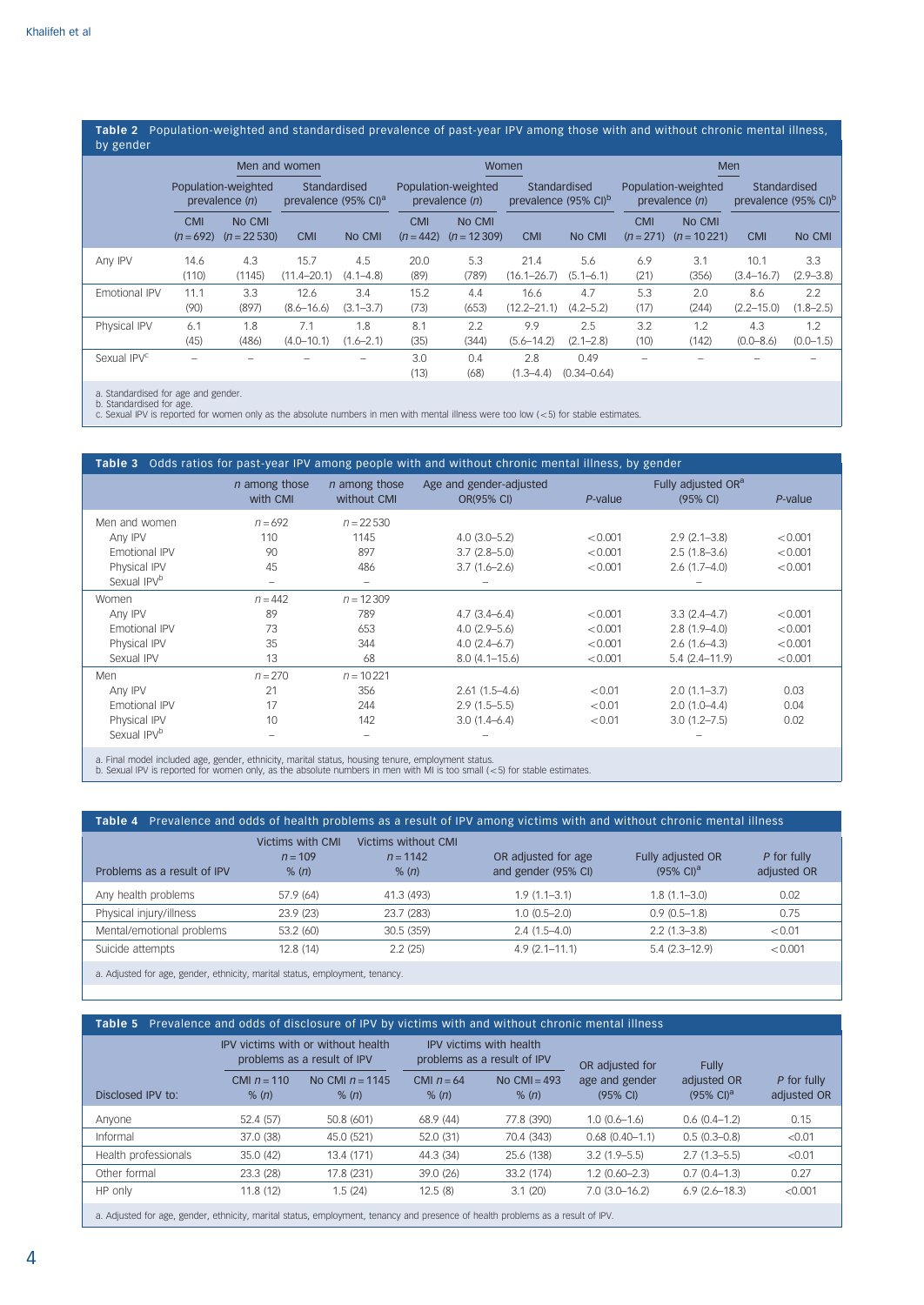sexual IPV against women; 30 in 1000 women with CMI reported sexual assault by a partner in the past year compared to 4 in 1000 of women without CMI (with adjusted relative odds of 5.4). Victims with CMI were twice as likely to experience mental or emotional problems and five times more likely to attempt suicide as a result of this IPV than victims without CMI. Whilst there was no difference in overall disclosure rates between victims with and without CMI, the former were half as likely disclose IPV to informal social networks, but twice as likely to disclose it to a health professional. Most victims disclosed their experiences of IPV to multiple parties, but around 10% of IPV victims with CMI (and 1.5% of those without) disclosed exclusively to a health professional.

#### Strengths and limitations

The strengths of this study include clearly defined hypotheses; a large adequately powered study; a nationally representative sample; and detailed measures of IPV impact and disclosure. The IPV measure used was one that was specifically developed for use in the  $BCS<sup>12</sup>$  and has strengths and limitations. Its strengths include two features that are widely recognised as good practice in IPV/domestic violence research: (a) the use of specific behavioural questions on whether the respondent had experienced specific acts of violence over a well-defined time period, rather than more generic questions on whether they had experienced 'abuse' or 'domestic violence; (b) the use of a self-completion questionnaire rather than interview-based questionnaire, which provides greater privacy, confidentiality and safety for the respondent.3 Both of these features are associated with greater rates of disclosure,<sup>3</sup> with past Home Office research showing that respondents were five times more likely to disclose domestic violence when asked about this in the self-completion questionnaire than when asked about it in the interviewer-based questionnaire.<sup>12</sup> Limitations of this IPV measure include (a) the lack of validation studies against other 'gold standard' IPV measures and (b) the lack of sufficient detail on the context, nature and frequency of violence which would allow a distinction between isolated acts of violence v. prolonged, severe and controlling violence.<sup>15</sup> Other strengths of this study include adjustment for important socio-demographic confounders. We carried out additional analyses on a separate national survey (the 2007 Adult Psychiatric Morbidity Survey-APMS), which used a similar CMI measure to that used in the BCS,<sup>16</sup> and which enabled us to indirectly assess the potential clinical characteristics of this group.

Study limitations include lack of details on the nature of the CMI within the BCS dataset, although the study definition meets internationally accepted definitions of disability, $17$  and we indirectly assessed clinical characteristics of people with CMI using APMS data. There is potential for non-participation bias, since nearly 20%  $(N = 6219)$  of those eligible for the self-completion questionnaire did not complete the domestic violence module, either because they refused (8%) or because they were unable to complete the module without interviewer help (13%). Nonrespondents were more likely to be older, unemployed and from an ethnic minority background. Some of these factors are associated with IPV risk, and so may lead to bias in the prevalence estimates. The domestic violence module was also less likely to be completed by those with versus those without CMI. Those with the greatest disability may be more likely to opt out of participating in the crime survey, and where they do participate they are more likely to opt out of the optional domestic violence module (since it increases participant burden). Greater disability is likely to be associated with greater IPV risk; therefore, we may have underestimated the relative risk for those with mental illness. It is possible that people with and without mental illness had differential recall or reporting of IPV, although there is some evidence that self-reported victimisation among people with mental illness is reliable.<sup>18</sup> A limitation of cross-sectional studies is that it is often difficult to be certain of the direction of causality. In this study, the definitions of 'CMI' (duration more than 1 year) and 'recent IPV' (within the past year) mean that mental illness would have preceded 'recent IPV', except where there was measurement error due to reporting or recall bias. Nonetheless, the onset of IPV and CMI was not measured, and some participants may have experienced IPV before the onset of their mental illness (where IPV may have causally contributed to their CMI). The association found in this study between CMI and IPV could plausibly explained by two pathways: mental illness could be a risk factor for IPV and/or historical IPV could be a risk factor for both CMI and recent IPV. Both of these pathways are supported by a recent systematic review of longitudinal studies, which found evidence for a bidirectional causal relationship between common mental disorders and IPV.<sup>19</sup> Findings are likely to generalise to other high-income settings, which tend to have similar prevalence and risk factors for IPV.<sup>3</sup>

## Findings in the context of past studies and implications

This is the first study to directly compare recent IPV (emotional, physical and sexual) among men and women with and without pre-existing mental illness.<sup>5,8,9,20</sup> Our findings on the prevalence and relative odds of any past-year IPV among women with mental illness are consistent with recent systematic reviews.<sup>5,8,20</sup> We extend previous findings by reporting an excess risk in men as well as in women with mental illness; and an excess risk for all forms of IPV, including emotional and sexual IPV. The findings on emotional IPV are important, since there is evidence that emotional IPV may lead to greater health problems than physical IPV,21–23 whereas most research and clinical enquiry is focused on the latter. We found that the greatest relative odds were for sexual IPV against women, which were increased fivefold, with 3 in 100 women with CMI reporting past-year sexual violence by a partner. These findings suggest that health professionals should enquire about all forms of recent IPV, including emotional and sexual abuse, among people with CMI.

We report the novel finding that victims with pre-existing mental illness had an excess risk of psychological ill health (including suicide attempts) following IPV; consistent with findings on the greater psychological health impact of community violence against people with mental illness.<sup>24</sup> We also found that they were more likely to disclose IPV exclusively to healthcare professionals. These findings underline the key role that health professionals play in detecting IPV and supporting victims amongst this vulnerable population. The APMS analysis suggests that the majority of people with self-reported CMI have sought help from primary care, and about 20% have sought help from secondary health services in the preceding year, providing an opportunity for interventions by healthcare professionals. However, IPV is under-detected by primary care and mental health professionals,25,26 who report a lack of knowledge and preparedness to address IPV.<sup>27,28</sup>

Complex interventions that include staff training and integration of advocacy workers within healthcare settings have been shown to improve detection of IPV and subsequent referral.<sup>29,30</sup> Recent NICE guidance on domestic violence<sup>31</sup> emphasises that identification of, and appropriate responses to, IPV among mental health service users should be part of good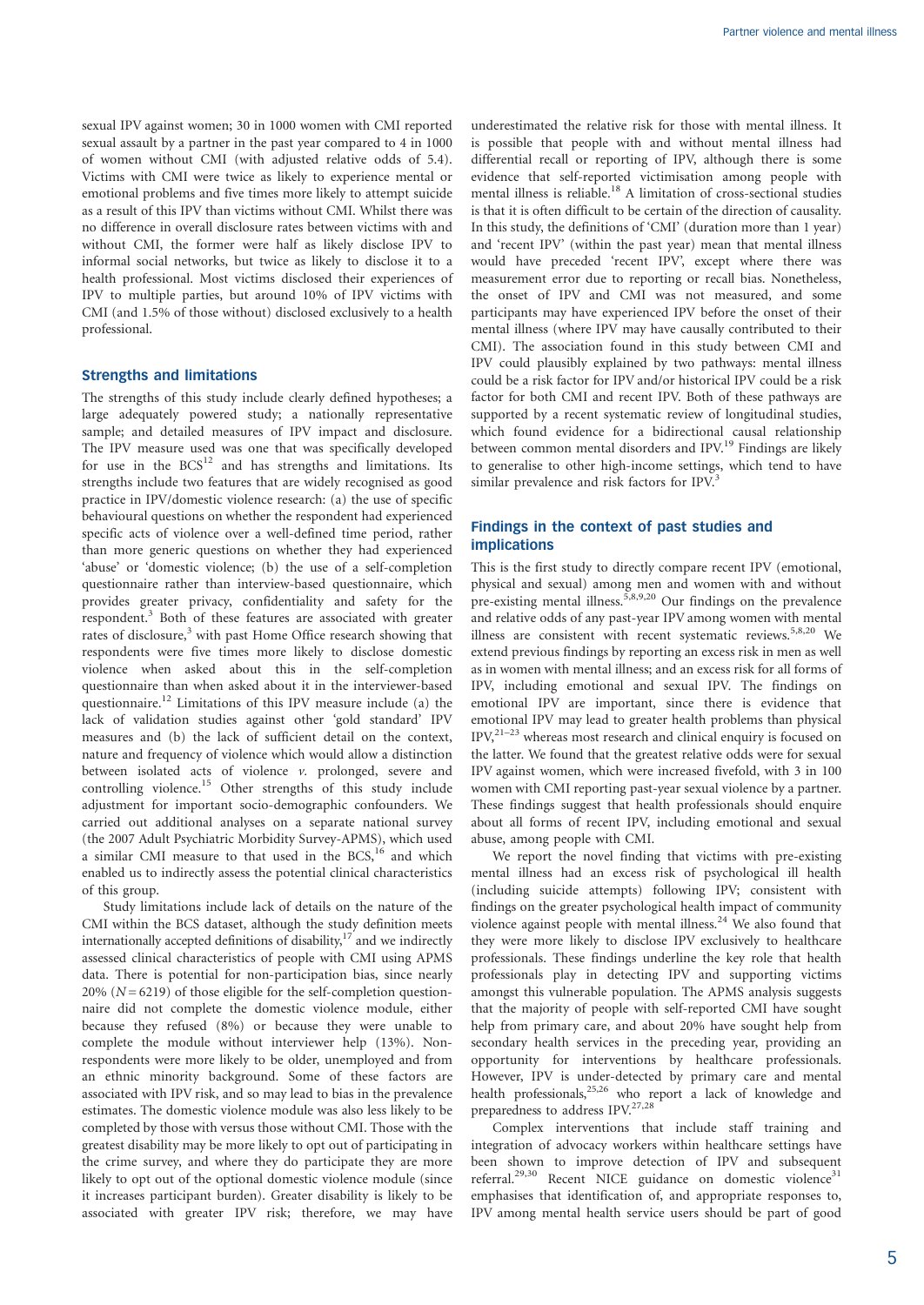clinical practice; so mental health professionals should be trained to respond safely within well-defined care pathways.<sup>32</sup> This study found that women with CMI were particularly vulnerable to sexual violence, suggesting that training for mental health professionals should be tailored accordingly. However, there are still few studies on specific interventions for IPV in people with CMI.<sup>33</sup> Future research should focus on interventions to decrease the risk and impact of IPV among those with mental illness.

Hind Khalifeh, MSc MRCPsych, Sian Johnson, PhD MRCPsych, Mental Health Sciences Unit, Faculty of Brain Sciences, UCL, London; Sonia Oram, PhD, Kylee Trevillion, PhD, Louise M. Howard, PhD MRPsych, Section of Women's Mental Health, Institute of Psychiatry, King's College London, UK

Correspondence: H. Khalifeh, Division of Psychiatry, UCL, Charles Bell House, 67–73 Riding House St, London W1W 7EJ, UK. Email: h.khalifeh@ucl.ac.uk

First received 14 Jan 2014, final revision 17 Oct 2014, accepted 15 Nov 2014

#### Funding

H.K. is supported by an MRC Population Health Sciences Fellowship (reference G0802432/1). L.H. is supported by the National Institute for Health Research NIHR Research Professorship NIHR-RP-R3-12-011.

# Acknowledgements

We acknowledge the CSEW Principal Investigator (Office for National Statistics), sponsors (Home Office, Ministry of Justice, Office for National Statistics), data collectors (TNS BMRB) and the UK Data Archive. The views expressed in this publication are those of the authors alone and not necessarily those of the NHS, the National Institute for Health Research or the Department of Health.

#### References

- 1 World Health Organisation. Responding to Intimate Partner and Sexual Violence Against Women: WHO Clinical and Policy Guidelines. WHO, 2013.
- 2 Feder G, Ramsay J, Dunne D, Rose M, Arsene C, Norman R, et al. How far does screening women for domestic (partner) violence in different healthcare settings meet criteria for a screening programme? Systematic reviews of nine UK National Screening Committee criteria. Health Technol Assess 2009; 13(16): iii–iv, xi–xiii, 1–113, 137–347.
- 3 World Health Organisation. Global and Regional Estimates of Violence Against Women: Prevalence and Health Effects of Intimate Partner Violence and Non-partner Sexual Violence. WHO, 2013.
- Smith K, Osborne S, Lau I, Britton A. Homicides, Firearm Offences and Intimate Violence 2010/11: Supplementary Volume 2 to Crime in England and Wales 2010/11. Home Office, 2012.
- 5 Devries KM, Mak JY, Bacchus LJ, Child JC, Falder G, Petzold M, et al. Intimate partner violence and incident depressive symptoms and suicide attempts: a systematic review of longitudinal studies. PLoS Med 2013; 10: 11.
- 6 Coker AL, Davis KE, Arias I, Desai S, Sanderson M, Brandt HM, et al. Physical and mental health effects of intimate partner violence for men and women. Am J Preventive Med 2002; 23: 260–8.
- Afifi TO, MacMillan H, Cox BJ, Asmundson GJG, Stein MB, Sareen J. Mental health correlates of intimate partner violence in marital relationships in a nationally representative sample of males and females. J Interpersonal Violence 2009; 24: 1398–417.
- 8 Trevillion K, Oram S, Feder G, Howard LM. Experiences of domestic violence and mental disorders: a systematic review and meta-analysis. PLoS ONE 2012; 7: e51740.
- Oram S, Trevillion K, Feder G, Howard LM. Prevalence of experiences of domestic violence among psychiatric patients: systematic review. Br J Psychiatry 2013; 202: 94–9.
- 10 Fitzpatrick A, Grant C. The 2010/11 British Crime Survey (England and Wales). Technical Report Vol. 1. TNS-BMRB, 2011.
- 11 Chaplin R, Flatley J, Smith K, Crime in England and Wales 2010/11: Findings from the British Crime Survey and Police Recorded Crime 2nd edn. Home Office, 2011.
- 12 Walby S, Allen J. Domestic Violence, Sexual Assault and Stalking: Findings from the British Crime Survey. Home Office, 2004.
- 13 Capaldi DM, Knoble NB, Shortt JW, Kim HK. A systematic review of risk factors for intimate partner violence. Partner Abuse 2012; 3: 231–80.
- 14 Khalifeh H, Hargreaves J, Howard LM, Birdthistle I. Intimate partner violence and socioeconomic deprivation in England: findings from a national crosssectional survey. Am J Public Health 2013; 103: 462-72.
- 15 Johnson, MP. Conflict and control gender symmetry and asymmetry in domestic violence. Violence Against Women 2006; 12: 1003–18.
- 16 McManus S, Meltzer H, Brugha T, Bebbington P, Jenkins R. Adult Psychiatric Morbidity in England, 2007: Results of a Household Survey. The NHS Information Centre, 2010.
- 17 World Health Organisation. World Report on Disability. WHO, 2011.
- 18 Goodman LA, Thompson KM, Weinfurt K, Corl S, Acker P, Mueser KT, et al. Reliability of reports of violent victimization and posttraumatic stress disorder among men and women with serious mental illness. J Traumatic Stress 1999; 12: 587–99.
- 19 Devries KM, Mak JY, Bacchus LJ, Child JC, Falder G, Petzold M, et al. Intimate partner violence and incident depressive symptoms and suicide attempts: a systematic review of longitudinal studies. PLoS Med 2013; 10: e1001439.
- 20 Hughes K, Bellis MA, Jones L, Wood S, Bates G, Eckley L, et al. Prevalence and risk of violence against adults with disabilities: a systematic review and meta-analysis of observational studies. Lancet 2012; 379: 1621–9.
- 21 Jewkes R. Emotional abuse: a neglected dimension of partner violence. Lancet 2010; 376: 851–2.
- 22 Yoshihama M, Horrocks J, Kamano S. The role of emotional abuse in intimate partner violence and health among women in Yokohama, Japan. Am J Public Health, 2009; 99: 647–53.
- 23 Mechanic MB, Weaver TL, Resick PA. Mental health consequences of intimate partner abuse – a multidimensional assessment of four different forms of abuse. Violence Against Women 2008; 14: 634-54.
- 24 Khalifeh H, Howard LM, Osborn D, Moran P, Johnson S, et al. Violence against people with disability in England and Wales: findings from a national cross-sectional survey. PLoS ONE 2013; 8: e55952.
- 25 Howard L, Trevillion K, Khalifeh H, Woodall A, Agnew-Davies R, Feder G. Domestic violence and severe psychiatric disorders: prevalence and interventions. Psychological Med 2010; 40: 881–93.
- 26 Ramsay J, Rutterford C, Gregory A, Dunne D, Eldridge S, Sharp D, et al. Domestic violence: knowledge, attitudes, and clinical practice of selected UK primary healthcare clinicians. Br J Gen Pract 2012; 62: e647–55.
- 27 Rose D, Trevillion K, Woodall A, Morgan C, Feder G, Howard L. Barriers and facilitators of disclosures of domestic violence by mental health service users: qualitative study. Br J Psychiatry 2011; 198: 189–94.
- 28 Nyame S, Howard LM, Feder G, Trevillion K. A survey of mental health professionals' knowledge, attitudes and preparedness to respond to domestic violence. J Mental Health 2013; 22: 536–43.
- 29 Feder G, Davies RA, Baird K, Dunne D, Eldridge S, Griffiths C, et al. Identification and referral to improve safety (IRIS) of women experiencing domestic violence with a primary care training and support programme: a cluster randomised controlled trial. Lancet 2011; 378: 1788–95.
- 30 Trevillion K, Byford S, Cary M, Rose D, Oram S, Feder G, et al. Linking abuse and recovery through advocacy: an observational study. Epidemiol Psychiatr Sci 2014; 23: 99–113.
- 31 NICE. Domestic Violence and Abuse Identification and Prevention: Draft Guidance. NICE, 2013.
- 32 Howard LM, Feder G, Agnew-Davies R. Domestic Violence and Mental Health. RCPsych Publications, 2013.
- 33 Warshaw C, Sullivan C, Rivera E. A Systematic Review of Trauma-Focused Interventions for Domestic Violence Survivors. National Collaborating Center for Domestic Violence, Trauma and Mental Health, 2013.